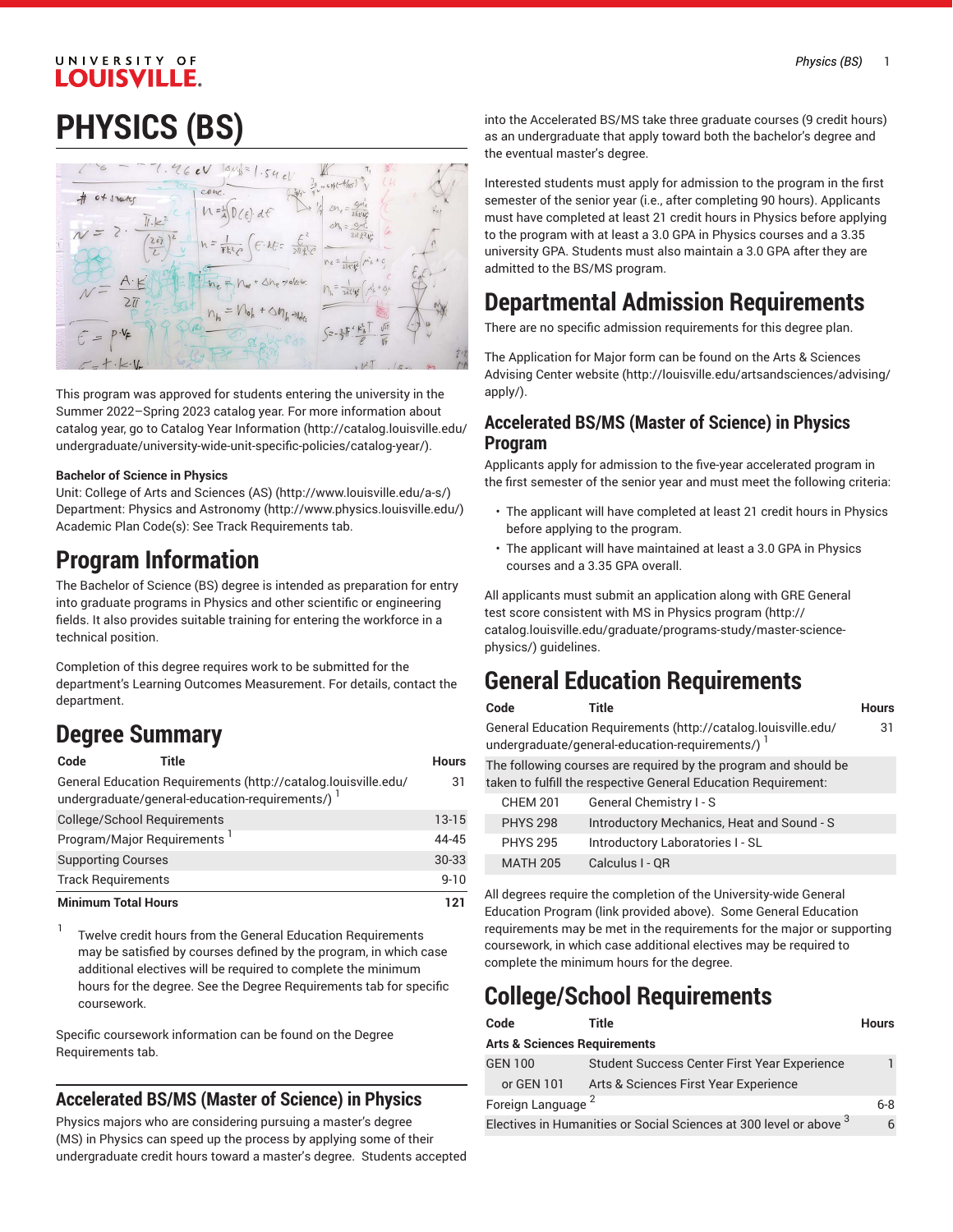WR—two approved courses at the 300 level or above  $^4$ 

**Minimum Total Hours 13-15**

# **Program/Major Requirements**

| Code                         | <b>Title</b>                                                        | <b>Hours</b>   |
|------------------------------|---------------------------------------------------------------------|----------------|
| <b>Department of Physics</b> |                                                                     |                |
| <b>PHYS 295</b>              | Introductory Laboratories I - SL                                    | $\mathbf{1}$   |
| <b>PHYS 296</b>              | Introductory Laboratories II - SL                                   | 1              |
| <b>PHYS 301</b>              | Introductory Modern Physics Laboratory                              | 1              |
| <b>PHYS 298</b>              | Introductory Mechanics, Heat and Sound - S                          | $\overline{4}$ |
| <b>PHYS 299</b>              | Introductory Electricity, Magnetism and Light                       | $\overline{4}$ |
| <b>PHYS 300</b>              | <b>Introductory Modern Physics</b>                                  | 3              |
| <b>PHYS 351</b>              | Atomic and Nuclear Physics Laboratory                               | $\overline{2}$ |
| <b>PHYS 350</b>              | Differential Equations for the Physical Sciences                    | $\overline{4}$ |
| <b>PHYS 460</b>              | Mechanics                                                           | 3              |
| <b>PHYS 530</b>              | <b>Thermal Physics</b>                                              | 3              |
| <b>PHYS 541</b>              | <b>Electromagnetic Fields</b>                                       | 3              |
| <b>PHYS 555</b>              | <b>Elementary Quantum Mechanics</b>                                 | 3              |
| following:                   | <b>Culminating Undergraduate Experience (CUE) Select one of the</b> | 3              |
| <b>PHYS 430</b>              | Practicum in Physics Education - CUE                                |                |
| <b>PHYS 496</b>              | Senior Seminar in Physics - CUE, WR                                 |                |
| <b>PHYS 497</b>              | Senior Thesis in Physics - WR, CUE                                  |                |
| <b>PHYS 499</b>              | Cooperative Internship in Physics - CUE                             |                |
|                              | Professional, Astronomy and Astrophysics, Applied, Atmospheric,     | $9 - 10$       |

**or Computational Physics and Data Science Track (see track tab for requirements)**

| <b>Minimum Total Hours</b>       |                          | 44-45        |
|----------------------------------|--------------------------|--------------|
| Code                             | Title                    | <b>Hours</b> |
| <b>Supporting Courses</b>        |                          |              |
| <b>CHEM 201</b>                  | General Chemistry I - S  | 3            |
| <b>CHEM 202</b>                  | General Chemistry II - S | 3            |
| <b>MATH 205</b>                  | Calculus I - OR          | 4            |
| <b>MATH 206</b>                  | Calculus II              | 4            |
| <b>MATH 301</b>                  | Calculus III             | 4            |
| Minimum Electives <sup>1,5</sup> |                          | $12 - 15$    |
| <b>Minimum Total Hours</b>       |                          | $30 - 33$    |
| $0 - 1 -$                        | アントー                     | $11 - 12$    |

| Code | <b>Title</b>                             | <b>Hours</b> |
|------|------------------------------------------|--------------|
|      | <b>Minimum Hours Required for Degree</b> | 121          |

At least 50 of the total minimum hours required must be at the 300 level or above.

| Code            | Title                                                                | <b>Hours</b> |
|-----------------|----------------------------------------------------------------------|--------------|
|                 | <b>Culminating Undergraduate Experience (Graduation requirement)</b> |              |
|                 | Requirement fulfilled by completing one of the following:            |              |
| <b>PHYS 430</b> | Practicum in Physics Education - CUE                                 |              |
| <b>PHYS 496</b> | Senior Seminar in Physics - CUE, WR                                  |              |
| <b>PHYS 497</b> | Senior Thesis in Physics - WR, CUE                                   |              |
| <b>PHYS 499</b> | Cooperative Internship in Physics - CUE                              |              |
|                 |                                                                      |              |

- 1 Ten (10) credit hours from the General Education Requirements may be satisfied by courses defined by the program, in which case additional electives will be required to complete the minimum hours for the degree.
- 2 Completion of the intermediate level of a single foreign language.
- 3 In addition to courses counted toward General Education, 6 hours must be at the 300 level or above.
- <sup>4</sup> May be incorporated into other degree requirements
- 5 Students who satisfy General Education Requirements by courses defined by the program will require additional electives to complete the minimum hours for the degree.

## **Track Requirements Track in Applied Physics**

Academic Plan Code(s): PHYSBS\_APP

| Code                         | <b>Title</b>                                                     | <b>Hours</b> |
|------------------------------|------------------------------------------------------------------|--------------|
| Select one of the following: |                                                                  | $1-2$        |
| <b>PHYS 308</b>              | <b>Observational Astronomy</b>                                   |              |
| <b>PHYS 356</b>              | <b>Optics Laboratory</b>                                         |              |
| <b>PHYS 546</b>              | <b>Advanced Optics Lab</b>                                       |              |
| Select one of the following: |                                                                  | 3            |
| <b>PHYS 542</b>              | Electromagnetic Radiation                                        |              |
| <b>PHYS 545</b>              | <b>Advanced Optics</b>                                           |              |
| <b>PHYS 547</b>              | <b>Fundamentals of Lasers</b>                                    |              |
| <b>PHYS 556</b>              | <b>Quantum Theory of Matter</b>                                  |              |
| <b>PHYS 565</b>              | <b>Computational Physics</b>                                     |              |
| <b>PHYS 570</b>              | <b>Atomic and Molecular Physics</b>                              |              |
| <b>PHYS 575</b>              | <b>Solid State Physics</b>                                       |              |
| <b>PHYS 580</b>              | <b>Nuclear Physics</b>                                           |              |
| <b>PHYS 585</b>              | <b>Elementary Particle Physics</b>                               |              |
| <b>PHYS 589</b>              | <b>General Relativity</b>                                        |              |
| <b>PHYS 590</b>              | Astrophysics                                                     |              |
| hours beyond core            | PHYS electives: PHYS courses at 300 level or above to total nine | $4 - 5$      |
| <b>Minimum Total Hours</b>   |                                                                  | $9 - 10$     |

Alternate choices within or outside of the department are possible with approval.

#### **Track in Astronomy and Astrophysics**

Academic Plan Code(s): PHYSBS\_ASP

| Code                       | Title                                    | <b>Hours</b> |
|----------------------------|------------------------------------------|--------------|
| <b>PHYS 307</b>            | <b>Introductory Stellar Astrophysics</b> | 3            |
| <b>PHYS 308</b>            | <b>Observational Astronomy</b>           |              |
| <b>PHYS 355</b>            | Optics                                   | 3            |
| <b>PHYS 590</b>            | Astrophysics                             | 3            |
| <b>Minimum Total Hours</b> |                                          | 10           |

## **Track in Professional Physics (non-track)**

Academic Plan Code(s): PHYSBS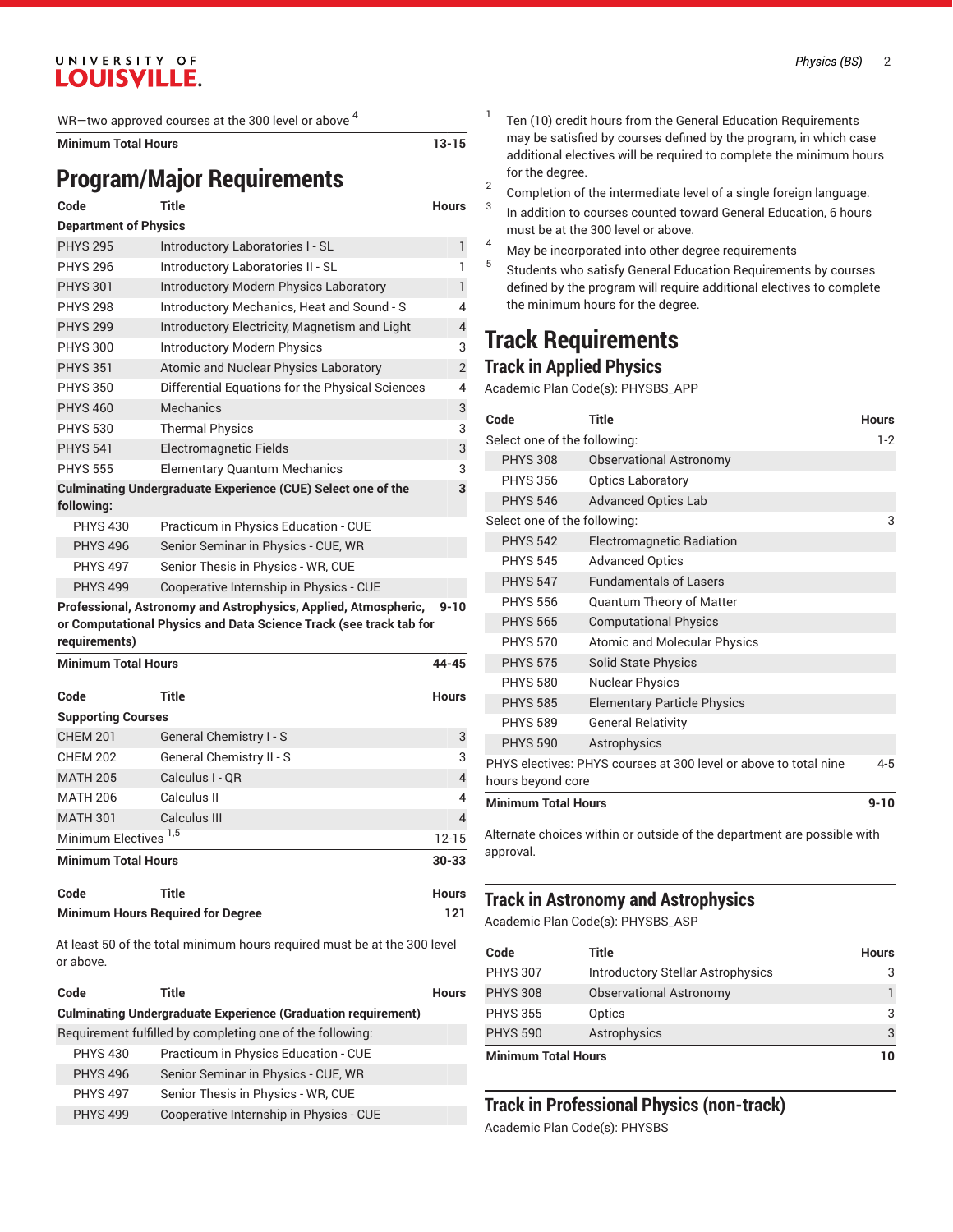| Code                       | Title                           | <b>Hours</b> |
|----------------------------|---------------------------------|--------------|
| <b>PHYS 542</b>            | Electromagnetic Radiation       |              |
| <b>PHYS 556</b>            | <b>Quantum Theory of Matter</b> |              |
| <b>PHYS 498</b>            | Undergraduate Research          |              |
| <b>Minimum Total Hours</b> |                                 | q            |

## **Track in Atmospheric Physics**

Academic Plan Code(s): PHYSBS\_ATP

| Code                       | Title                       | <b>Hours</b> |
|----------------------------|-----------------------------|--------------|
| <b>PHYS 363</b>            | <b>Atmospheric Physics</b>  | 3            |
| <b>PHYS 464</b>            | <b>Atmospheric Dynamics</b> | 3            |
| <b>PHYS 517</b>            | <b>Physics of Climate</b>   | 3            |
| or PHYS 518                | Space Weather               |              |
| <b>Minimum Total Hours</b> |                             |              |

## **Track in Computational Physics and Data Science**

Academic Plan Code(s): PHYSBS\_CDS

| Code            | Title                                                      | <b>Hours</b> |
|-----------------|------------------------------------------------------------|--------------|
|                 | Select 3 of these courses for this track:                  |              |
| <b>PHYS 375</b> | Intermediate Scientific Computing and Data<br>Analysis (3) |              |
| <b>PHYS 390</b> | Introductory Computational Physics (3)                     |              |
| <b>PHYS 475</b> | Machine Learning in the Physical Sciences (3)              |              |
| <b>PHYS 565</b> | Computational Physics (3)                                  |              |
|                 |                                                            |              |

**Minimum Total Hours 9**

# **Flight Plan**

## **Track in Applied Physics**

| Course                       | <b>Title</b>                                                                             | <b>Hours</b>   |
|------------------------------|------------------------------------------------------------------------------------------|----------------|
| Year 1                       |                                                                                          |                |
| Fall                         |                                                                                          |                |
| <b>GEN 100</b><br>or GEN 101 | Student Success Center First Year Experience<br>or Arts & Sciences First Year Experience | 1              |
| <b>ENGL 101</b>              | Introduction to College Writing - WC                                                     | 3              |
| <b>MATH 205</b>              | Calculus I - OR                                                                          | 4              |
| <b>PHYS 298</b>              | Introductory Mechanics, Heat and Sound - S                                               | $\overline{4}$ |
| <b>PHYS 295</b>              | Introductory Laboratories I - SL                                                         |                |
| SB <sub>D1</sub>             | General Education: Cardinal Core Social & Behavioral Sciences US Diversity -             | 3              |
|                              | <b>Hours</b>                                                                             | 16             |
| Spring                       |                                                                                          |                |
| <b>MATH 206</b>              | Calculus II                                                                              | 4              |
| <b>PHYS 299</b>              | Introductory Electricity, Magnetism and Light                                            | 4              |
| <b>PHYS 296</b>              | Introductory Laboratories II - SL                                                        | $\mathbf{1}$   |
| <b>CHEM 201</b>              | General Chemistry I - S                                                                  | 3              |
| <b>ENGL 102</b>              | Intermediate College Writing - WC                                                        | 3              |
|                              | <b>Hours</b>                                                                             | 15             |
| Year <sub>2</sub>            |                                                                                          |                |
| Fall                         |                                                                                          |                |
| <b>MATH 301</b>              | Calculus III                                                                             | $\overline{4}$ |
| <b>PHYS 300</b>              | <b>Introductory Modern Physics</b>                                                       | 3              |
| <b>PHYS 301</b>              | <b>Introductory Modern Physics Laboratory</b>                                            | $\mathbf{1}$   |
| <b>PHYS 350</b>              | Differential Equations for the Physical Sciences                                         | 4              |

| <b>CHEM 202</b>                       | General Chemistry II - S                                                   | 3              |
|---------------------------------------|----------------------------------------------------------------------------|----------------|
|                                       | Hours                                                                      | 15             |
| Spring                                |                                                                            |                |
| <b>PHYS 351</b>                       | Atomic and Nuclear Physics Laboratory                                      | $\overline{2}$ |
| <b>PHYS 530</b>                       | <b>Thermal Physics</b>                                                     | 3              |
| <b>PHYS 460</b>                       | Mechanics                                                                  | 3              |
|                                       | General Education: Cardinal Core Arts & Humanities - AH                    | 3              |
|                                       | General Education: Cardinal Core Oral Communication - OC                   | 3              |
|                                       | <b>Hours</b>                                                               | 14             |
| Year 3                                |                                                                            |                |
| Fall                                  |                                                                            |                |
| <b>PHYS 541</b>                       | Electromagnetic Fields                                                     | 3              |
| Select one of the following:          |                                                                            | $1 - 2$        |
| <b>PHYS 308</b>                       | Observational Astronomy                                                    |                |
| <b>PHYS 356</b>                       | <b>Optics Laboratory</b>                                                   |                |
| <b>PHYS 546</b>                       | <b>Advanced Optics Lab</b>                                                 |                |
| Foreign Language 1                    |                                                                            | $3 - 4$        |
| <b>General Elective</b>               |                                                                            | 3              |
| <b>General Elective</b>               |                                                                            | 3              |
| <b>General Elective</b>               |                                                                            | 3              |
|                                       | <b>Hours</b>                                                               | $17 - 18$      |
| Spring                                |                                                                            |                |
| Physics track course                  |                                                                            | 3              |
|                                       | Humanities or Social Science WR elective (300 level or above)              | 3              |
|                                       | General Education: Cardinal Core Arts & Humanities Global Diversity - AHD2 | 3              |
| Perspective - SBH                     | General Education: Cardinal Core Social & Behavioral Sciences Historical   | 3              |
| Foreign Language 2                    |                                                                            | $3 - 4$        |
|                                       | <b>Hours</b>                                                               | $15 - 16$      |
| Year 4                                |                                                                            |                |
| Fall                                  |                                                                            |                |
| <b>PHYS 555</b>                       | <b>Elementary Quantum Mechanics</b>                                        | 3              |
| Select one of the following:          |                                                                            | 3              |
| <b>PHYS 430</b>                       | Practicum in Physics Education - CUE                                       |                |
| <b>PHYS 496</b>                       | Senior Seminar in Physics - CUE, WR                                        |                |
| <b>PHYS 497</b>                       | Senior Thesis in Physics - WR, CUE                                         |                |
| <b>PHYS 499</b>                       | Cooperative Internship in Physics - CUE                                    |                |
| Physics elective (300 level or above) |                                                                            | 3              |
| General elective                      |                                                                            | 3              |
| General elective                      |                                                                            | 3              |
|                                       | <b>Hours</b>                                                               | 15             |
| Spring                                |                                                                            |                |
| <b>General Elective</b>               |                                                                            | 3              |
|                                       | Humanities or Social Science WR elective (300 level or above)              | 3              |
| General elective                      |                                                                            | 3              |
| General elective                      |                                                                            | 3              |
| General elective                      |                                                                            | 3              |
|                                       | Hours                                                                      | 15             |
|                                       | <b>Minimum Total Hours</b>                                                 | 122-124        |

#### **Track in Astronomy and Astrophysics**

| Course                       | Title                                                                                    | <b>Hours</b>   |
|------------------------------|------------------------------------------------------------------------------------------|----------------|
| Year 1                       |                                                                                          |                |
| Fall                         |                                                                                          |                |
| <b>GEN 100</b><br>or GEN 101 | Student Success Center First Year Experience<br>or Arts & Sciences First Year Experience |                |
| <b>ENGL 101</b>              | Introduction to College Writing - WC                                                     | 3              |
| <b>MATH 205</b>              | Calculus I - OR                                                                          | 4              |
| <b>PHYS 298</b>              | Introductory Mechanics, Heat and Sound - S                                               | $\overline{4}$ |
| <b>PHYS 295</b>              | Introductory Laboratories I - SL                                                         |                |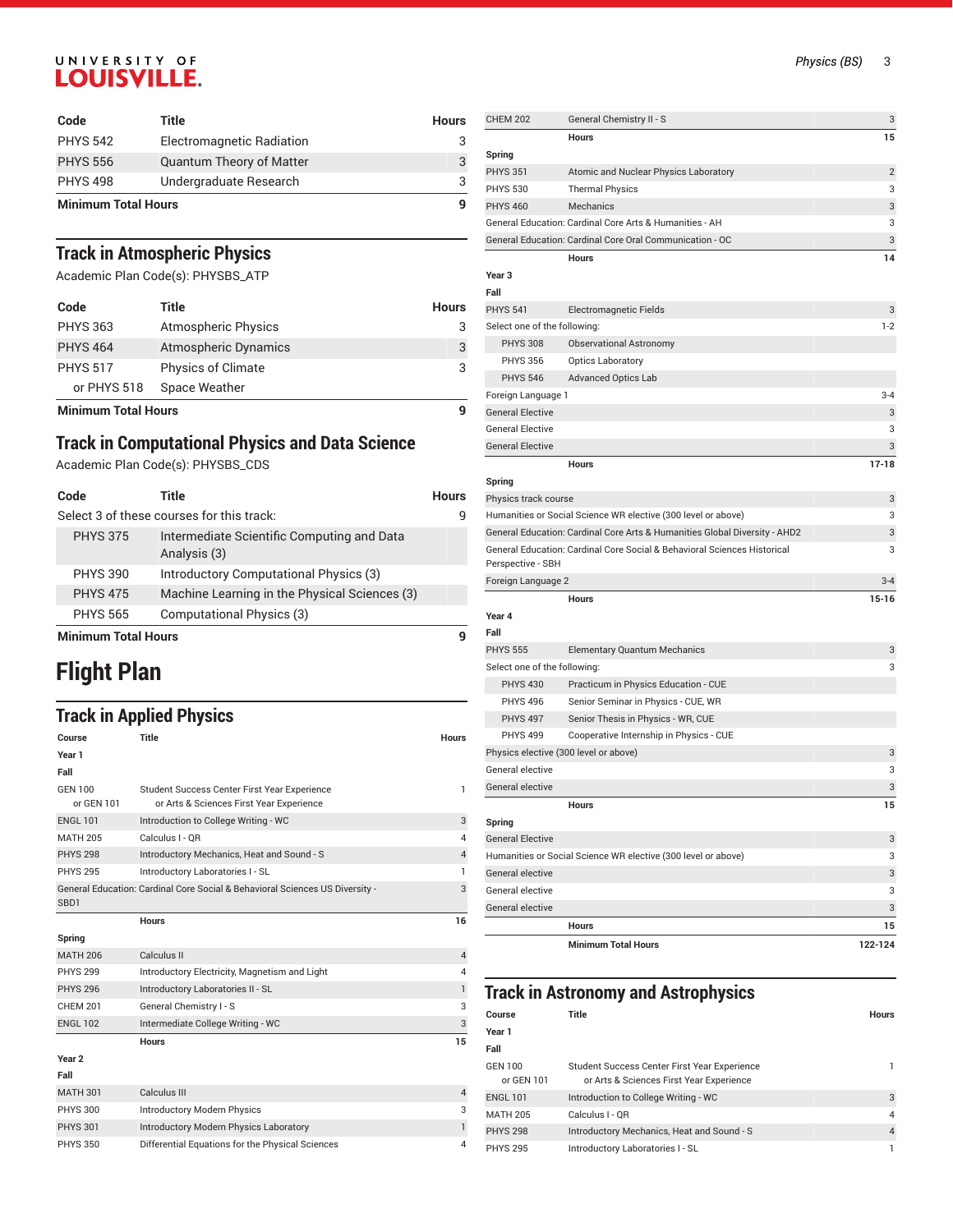|                              | General Education: Cardinal Core Social & Behavioral Sciences US Diversity - | 3              |
|------------------------------|------------------------------------------------------------------------------|----------------|
| SBD1                         |                                                                              |                |
|                              | <b>Hours</b>                                                                 | 16             |
| Spring                       |                                                                              |                |
| <b>MATH 206</b>              | Calculus II                                                                  | 4              |
| <b>PHYS 299</b>              | Introductory Electricity, Magnetism and Light                                | 4              |
| <b>PHYS 296</b>              | Introductory Laboratories II - SL                                            | 1              |
| <b>ENGL 102</b>              | Intermediate College Writing - WC                                            | 3              |
|                              | General Education: Cardinal Core Oral Communication - OC                     | 3              |
| Year <sub>2</sub>            | <b>Hours</b>                                                                 | 15             |
| Fall                         |                                                                              |                |
| <b>MATH 301</b>              | Calculus III                                                                 | 4              |
| <b>PHYS 300</b>              | Introductory Modern Physics                                                  | 3              |
| <b>PHYS 301</b>              | Introductory Modern Physics Laboratory                                       | 1              |
| <b>PHYS 350</b>              | Differential Equations for the Physical Sciences                             | 4              |
| <b>CHEM 201</b>              | General Chemistry I - S                                                      | 3              |
|                              | <b>Hours</b>                                                                 | 15             |
| Spring                       |                                                                              |                |
| <b>PHYS 351</b>              | Atomic and Nuclear Physics Laboratory                                        | $\overline{2}$ |
| <b>PHYS 460</b>              | Mechanics                                                                    | 3              |
| <b>CHEM 202</b>              | General Chemistry II - S                                                     | 3              |
|                              | General Education: Cardinal Core Arts & Humanities - AH                      | 3              |
|                              | General Education: Cardinal Core Social & Behavioral Sciences Historical     | 3              |
| Perspective - SBH            |                                                                              |                |
| <b>General Elective</b>      |                                                                              | 3              |
|                              | <b>Hours</b>                                                                 | 17             |
| Year <sub>3</sub>            |                                                                              |                |
| Fall                         |                                                                              |                |
| <b>PHYS 307</b>              | <b>Introductory Stellar Astrophysics</b>                                     | 3              |
| <b>PHYS 308</b>              | <b>Observational Astronomy</b>                                               | 1              |
| <b>PHYS 355</b>              | Optics                                                                       | 3              |
|                              | General Education: Cardinal Core Arts & Humanities Global Diversity - AHD2   | 3              |
|                              | Humanities or Social Science WR Elective (300 level or above)                | 3              |
| Foreign Language 1           |                                                                              | $3 - 4$        |
|                              | <b>Hours</b>                                                                 | 16-17          |
| Spring                       |                                                                              |                |
| <b>PHYS 590</b>              | Astrophysics                                                                 | 3              |
| <b>PHYS 530</b>              | <b>Thermal Physics</b>                                                       | 3              |
| <b>General Elective</b>      |                                                                              | 3              |
| <b>General Elective</b>      |                                                                              | 3              |
| Foreign Language 2           |                                                                              | $3 - 4$        |
|                              | <b>Hours</b>                                                                 | $15-16$        |
| Year 4                       |                                                                              |                |
| Fall                         |                                                                              |                |
| <b>PHYS 541</b>              | Electromagnetic Fields                                                       | 3              |
| <b>PHYS 555</b>              | <b>Elementary Quantum Mechanics</b>                                          | 3              |
| Select one of the following: |                                                                              | 3              |
| <b>PHYS 430</b>              | Practicum in Physics Education - CUE                                         |                |
| <b>PHYS 496</b>              | Senior Seminar in Physics - CUE, WR                                          |                |
| <b>PHYS 497</b>              | Senior Thesis in Physics - WR, CUE                                           |                |
| <b>PHYS 499</b>              | Cooperative Internship in Physics - CUE                                      |                |
| <b>General Elective</b>      |                                                                              | 3              |
| <b>General Elective</b>      |                                                                              | $2 - 3$        |
|                              | <b>Hours</b>                                                                 | 14-15          |
| Spring                       |                                                                              |                |
|                              | Humanities or Social Science WR elective (300 level or above)                | 3              |
|                              | General Elective (300 level or above)                                        | 3              |
|                              | General Elective (300 level or above)                                        | 3              |
|                              | General Elective (300 level or above)                                        | 3              |

| <b>General Elective</b>    | $1-2$     |
|----------------------------|-----------|
| <b>Hours</b>               | $13 - 14$ |
| <b>Minimum Total Hours</b> | 121-125   |

## **Track in Atmospheric Physics**

|                                | maan in Ambaphena myöivä                                                                 |              |
|--------------------------------|------------------------------------------------------------------------------------------|--------------|
| Course                         | <b>Title</b>                                                                             | <b>Hours</b> |
| Year 1                         |                                                                                          |              |
| Fall                           |                                                                                          |              |
| GEN 100<br>or GEN 101          | Student Success Center First Year Experience<br>or Arts & Sciences First Year Experience | 1            |
| <b>ENGL 101</b>                | Introduction to College Writing - WC                                                     | 3            |
| <b>MATH 205</b>                | Calculus I - QR                                                                          | 4            |
| <b>PHYS 220</b><br>or ENVS 220 | Introduction to Weather and Climate - S<br>or Introduction to Weather and Climate - S    | 3            |
| <b>PHYS 298</b>                | Introductory Mechanics, Heat and Sound - S                                               | 4            |
| <b>PHYS 295</b>                | Introductory Laboratories I - SL                                                         | 1            |
|                                | Hours                                                                                    | 16           |
| Spring                         |                                                                                          |              |
| <b>ENGL 102</b>                | Intermediate College Writing - WC                                                        | 3            |
| <b>MATH 206</b>                | Calculus II                                                                              | 4            |
| <b>PHYS 299</b>                | Introductory Electricity, Magnetism and Light                                            | 4            |
| <b>PHYS 296</b>                | Introductory Laboratories II - SL                                                        | 1            |
|                                | General Education: Cardinal Core Oral Communication - OC                                 | 3            |
|                                | <b>Hours</b>                                                                             | 15           |
| Year 2                         |                                                                                          |              |
| Fall                           |                                                                                          |              |
| <b>CHEM 201</b>                | General Chemistry I - S                                                                  | 3            |
| MATH 301                       | Calculus III                                                                             | 4            |
| PHYS 300                       | <b>Introductory Modern Physics</b>                                                       | 3            |
| <b>PHYS 301</b>                | Introductory Modern Physics Laboratory                                                   | 1            |
| <b>PHYS 350</b>                | Differential Equations for the Physical Sciences                                         | 4            |
|                                | <b>Hours</b>                                                                             | 15           |
| Spring                         |                                                                                          |              |
| <b>CHEM 202</b>                | General Chemistry II - S                                                                 | 3            |
| <b>PHYS 351</b>                | Atomic and Nuclear Physics Laboratory                                                    | 2            |
| <b>PHYS 460</b>                | Mechanics                                                                                | 3            |
|                                | General Education: Cardinal Core Arts & Humanities - AH                                  | 3            |
| Perspective - SBH              | General Education: Cardinal Core Social & Behavioral Sciences Historical                 | 3            |
| SBD1                           | General Education: Cardinal Core Social & Behavioral Sciences US Diversity -             | 3            |
|                                | <b>Hours</b>                                                                             | 17           |
| Year 3                         |                                                                                          |              |
| Fall                           |                                                                                          |              |
| <b>PHYS 363</b>                | <b>Atmospheric Physics</b>                                                               | 3            |
|                                | General Education: Cardinal Core Arts & Humanities Global Diversity - AHD2               | 3            |
|                                | Humanities or Social Science WR Elective (300 level or above)                            | 3            |
| Foreign Language 1             |                                                                                          | $3 - 4$      |
| <b>General Elective</b>        |                                                                                          | 3            |
|                                | <b>Hours</b>                                                                             | 15-16        |
| Spring                         |                                                                                          |              |
| <b>PHYS 464</b>                | Atmospheric Dynamics                                                                     | 3            |
| <b>PHYS 530</b>                | <b>Thermal Physics</b>                                                                   | 3            |
| Foreign Language 2             |                                                                                          | $3 - 4$      |
| <b>General Elective</b>        |                                                                                          | 3            |
| <b>General Elective</b>        |                                                                                          | 3            |
|                                | Hours                                                                                    | 15-16        |
| Year 4                         |                                                                                          |              |
| Fall                           |                                                                                          |              |
| <b>PHYS 541</b>                | Electromagnetic Fields                                                                   | 3            |
| <b>PHYS 555</b>                | <b>Elementary Quantum Mechanics</b>                                                      | 3            |
| Select one of the following:   |                                                                                          | 3            |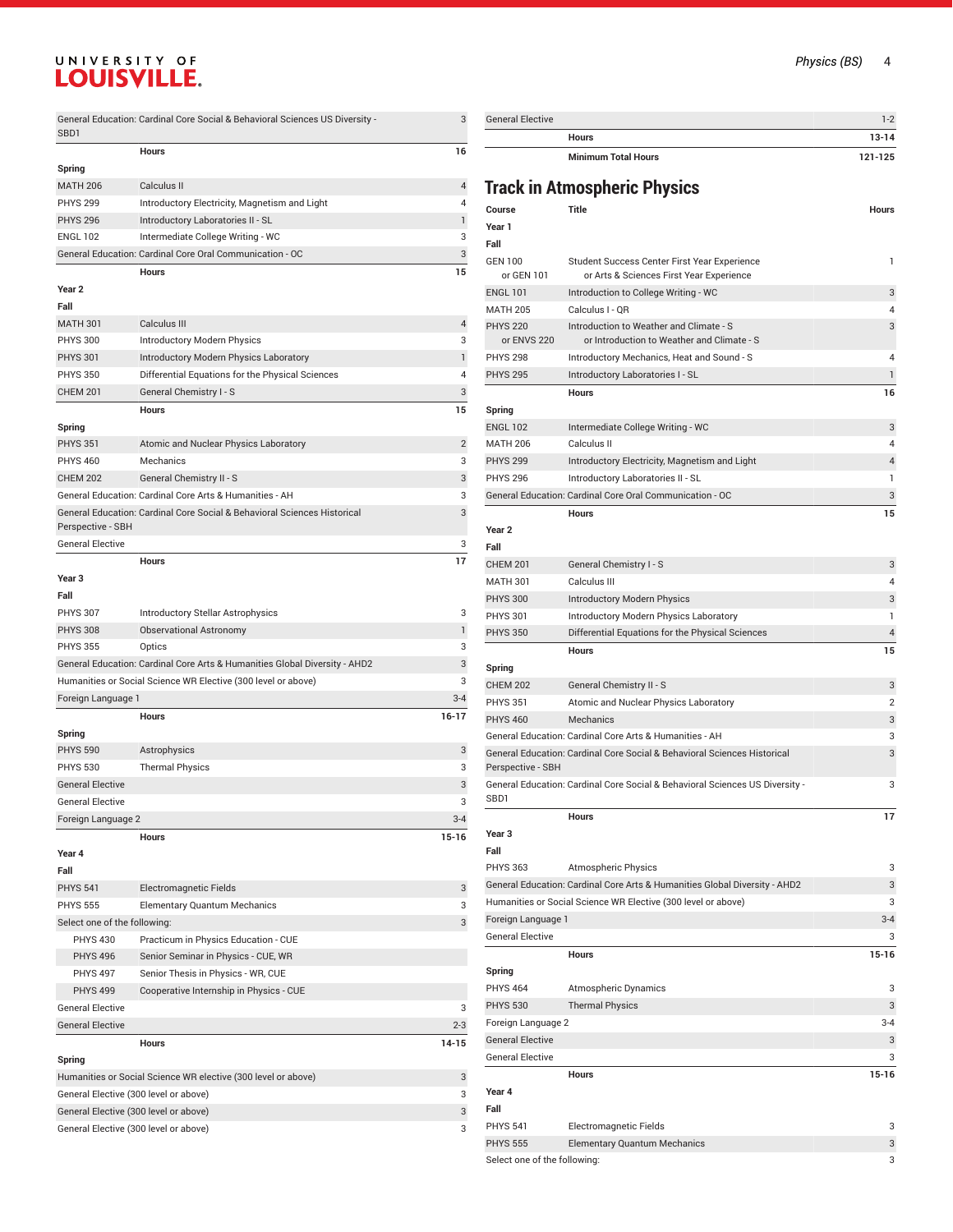| <b>PHYS 517</b>                                                                            | Physics of Climate                                                                                                                                                    |           |
|--------------------------------------------------------------------------------------------|-----------------------------------------------------------------------------------------------------------------------------------------------------------------------|-----------|
| or General Elective                                                                        |                                                                                                                                                                       |           |
| Select one of the following:                                                               |                                                                                                                                                                       | $1 - 3$   |
| <b>PHYS 430</b><br>or<br><b>PHYS 496</b><br>or<br><b>PHYS 497</b><br>or<br><b>PHYS 499</b> | Practicum in Physics Education - CUE<br>or Senior Seminar in Physics - CUE, WR<br>or Senior Thesis in Physics - WR, CUE<br>or Cooperative Internship in Physics - CUE |           |
| <b>General Elective</b>                                                                    |                                                                                                                                                                       | 3         |
|                                                                                            | Hours                                                                                                                                                                 | $13 - 15$ |
| Spring                                                                                     |                                                                                                                                                                       |           |
| Select one of the following:                                                               |                                                                                                                                                                       | 3         |
| <b>PHYS 518</b>                                                                            | Space Weather                                                                                                                                                         |           |
| or General Elective                                                                        |                                                                                                                                                                       |           |
|                                                                                            | Humanities or Social Science WR elective (300 level or above)                                                                                                         | 3         |
| General Elective (300 level or above)                                                      |                                                                                                                                                                       | 3         |
| General Elective (300 level or above)                                                      |                                                                                                                                                                       | 3         |
| General Elective (300 level or above)                                                      |                                                                                                                                                                       | 3         |
|                                                                                            | <b>Hours</b>                                                                                                                                                          | 15        |
|                                                                                            | <b>Minimum Total Hours</b>                                                                                                                                            | 121-125   |

#### **Track in Professional Physics**

| Course<br>Year 1<br>Fall     | <b>Title</b>                                                                             | <b>Hours</b>   |
|------------------------------|------------------------------------------------------------------------------------------|----------------|
| <b>GEN 100</b><br>or GEN 101 | Student Success Center First Year Experience<br>or Arts & Sciences First Year Experience | 1              |
| <b>ENGL 101</b>              | Introduction to College Writing - WC                                                     | 3              |
| <b>MATH 205</b>              | Calculus I - OR                                                                          | 4              |
| <b>PHYS 298</b>              | Introductory Mechanics, Heat and Sound - S                                               | 4              |
| <b>PHYS 295</b>              | Introductory Laboratories I - SL                                                         | 1              |
| <b>General Elective</b>      |                                                                                          | 3              |
|                              | <b>Hours</b>                                                                             | 16             |
| Spring                       |                                                                                          |                |
| <b>MATH 206</b>              | Calculus II                                                                              | 4              |
| <b>PHYS 299</b>              | Introductory Electricity, Magnetism and Light                                            | 4              |
| <b>PHYS 296</b>              | Introductory Laboratories II - SL                                                        | $\mathbf{1}$   |
| <b>CHEM 201</b>              | General Chemistry I - S                                                                  | 3              |
| <b>ENGL 102</b>              | Intermediate College Writing - WC                                                        | 3              |
|                              | <b>Hours</b>                                                                             | 15             |
| Year <sub>2</sub>            |                                                                                          |                |
| Fall                         |                                                                                          |                |
| <b>MATH 301</b>              | Calculus III                                                                             | 4              |
| <b>PHYS 300</b>              | Introductory Modern Physics                                                              | 3              |
| <b>PHYS 301</b>              | Introductory Modern Physics Laboratory                                                   | $\mathbf{1}$   |
| <b>PHYS 350</b>              | Differential Equations for the Physical Sciences                                         | 4              |
| <b>CHEM 202</b>              | General Chemistry II - S                                                                 | 3              |
|                              | <b>Hours</b>                                                                             | 15             |
| Spring                       |                                                                                          |                |
| <b>PHYS 351</b>              | Atomic and Nuclear Physics Laboratory                                                    | $\overline{2}$ |
| <b>PHYS 460</b>              | Mechanics                                                                                | 3              |
|                              | Humanities or Social Science WR elective (300 level or above)                            | 3              |
| SBD1                         | General Education: Cardinal Core Social & Behavioral Sciences US Diversity -             | 3              |
|                              | General Education: Cardinal Core Oral Communication - OC                                 | 3              |
|                              | <b>Hours</b>                                                                             | 14             |
| Year <sub>3</sub><br>Fall    |                                                                                          |                |
| <b>PHYS 541</b>              | Electromagnetic Fields                                                                   | 3              |
|                              | General Education: Cardinal Core Arts & Humanities Global Diversity - AHD2               | 3              |

General Elective 3 **Hours 15-16** PHYS 498 Undergraduate Research 1-3 PHYS 555 Elementary Quantum Mechanics 3 Select one of the following: 3 PHYS 430 Practicum in Physics Education - CUE PHYS 496 Senior Seminar in Physics - CUE, WR PHYS 497 Senior Thesis in Physics - WR, CUE PHYS 499 Cooperative Internship in Physics - CUE Humanities or Social Science WR Elective (300 level or above) 3 General Elective (300 level or above) 3 **Hours 15** PHYS 556 Quantum Theory of Matter 3 Communication Communication 3 General Elective (300 level or above) 3 General Elective (300 level or above) 3 General Elective 3 General Elective 3 **Hours 15 Minimum Total Hours 121-122 Track in Computational Physics and Data Science Course Title Hours** Student Success Center First Year Experience or Arts & Sciences First Year Experience ENGL 101 Introduction to College Writing - WC 3 MATH 205 Calculus I - QR<br>PHYS 298 Introductory Mechanics. Heat and Sound - S PHYS 298 Introductory Mechanics, Heat and Sound - S 4

General Education: Cardinal Core Social & Behavioral Sciences Historical

General Education: Cardinal Core Arts & Humanities - AH Foreign Language 1 3-4

PHYS 530 Thermal Physics 3 and 3 and 3 and 3 and 3 and 3 and 3 and 3 and 3 and 3 and 3 and 3 and 3 and 3 and 3 and 3 and 3 and 3 and 3 and 3 and 3 and 3 and 3 and 3 and 3 and 3 and 3 and 3 and 3 and 3 and 3 and 3 and 3 and PHYS 542 Electromagnetic Radiation 3 Foreign Language 2 3-4 General Elective 3

**Hours 16**

Perspective - SBH

**Spring**

**Year 4 Fall**

**Spring**

**Year 1 Fall** GEN 100 or GEN 101

| PH 15 298         | mtroductory mechanics, Heat and Sound - S                                | $^{4}$         |
|-------------------|--------------------------------------------------------------------------|----------------|
| <b>PHYS 295</b>   | Introductory Laboratories I - SL                                         | 1              |
|                   | General Education: Cardinal Core Social & Behavioral US Diversity - SBD1 | 3              |
|                   | <b>Hours</b>                                                             | 16             |
| Spring            |                                                                          |                |
| <b>MATH 206</b>   | Calculus II                                                              | $\overline{4}$ |
| <b>PHYS 299</b>   | Introductory Electricity, Magnetism and Light                            | 4              |
| <b>PHYS 296</b>   | Introductory Laboratories II - SL                                        | 1              |
| <b>CHEM 201</b>   | General Chemistry I - S                                                  | 3              |
| <b>ENGL 102</b>   | Intermediate College Writing - WC                                        | 3              |
|                   | <b>Hours</b>                                                             | 15             |
| Year <sub>2</sub> |                                                                          |                |
| Fall              |                                                                          |                |
| <b>MATH 301</b>   | Calculus III                                                             | $\overline{4}$ |
| <b>PHYS 275</b>   | Introduction to Scientific Computing and Data Analysis                   | 3              |
| <b>PHYS 300</b>   | <b>Introductory Modern Physics</b>                                       | 3              |
| <b>PHYS 301</b>   | Introductory Modern Physics Laboratory                                   | 1              |
| <b>PHYS 350</b>   | Differential Equations for the Physical Sciences                         | 4              |
|                   | <b>Hours</b>                                                             | 15             |

3

1